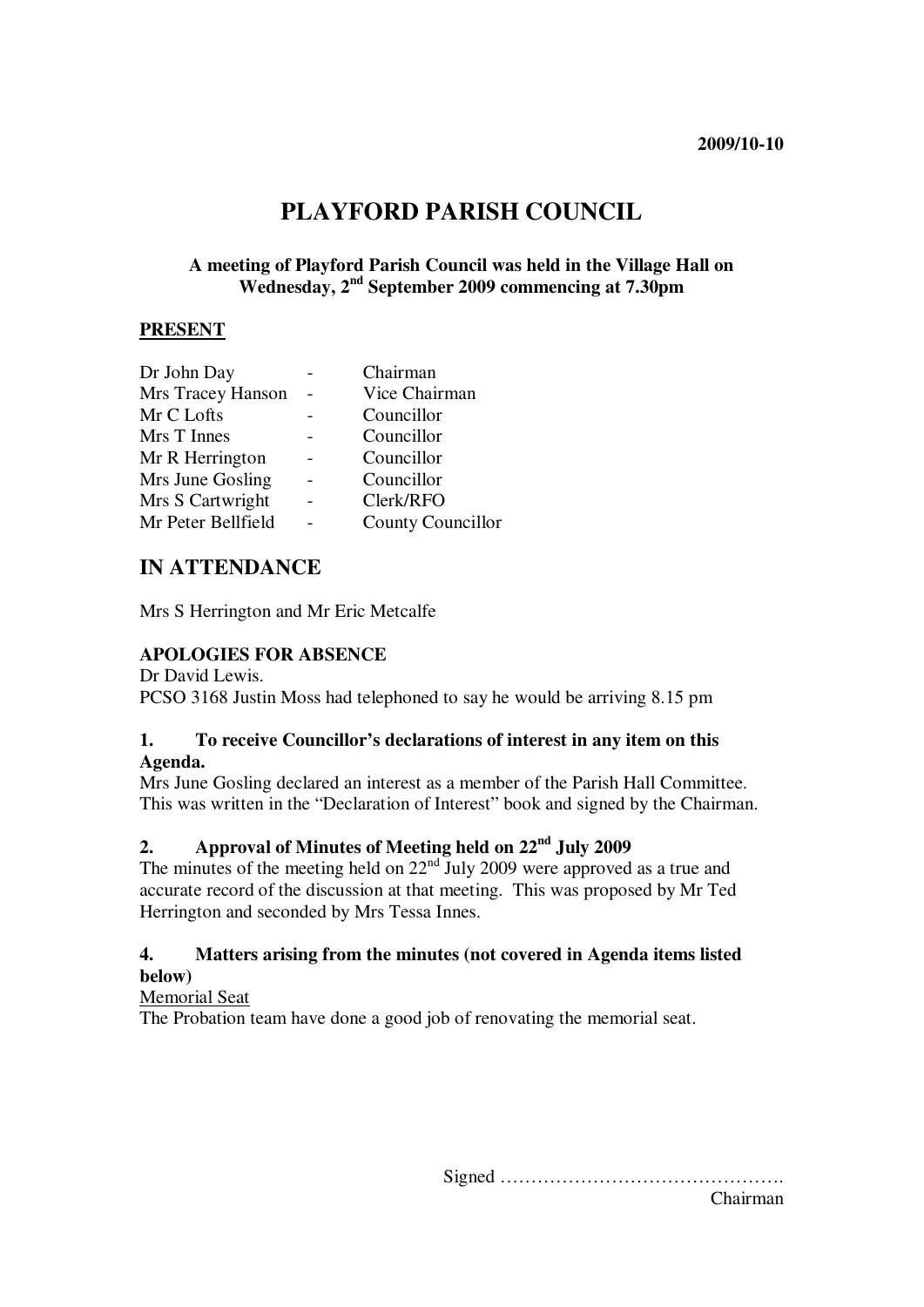#### Highways

Dr John Day mentioned Mr Eric Metcalfe's email in which he had voiced concern over the state of overgrown hedges/trees/brambles in the village. Dr John Day has looked at these and agreed that action needs to be taken. Defra has some very confusing policies on the 3 year policy. Dr John Day maintains that it is the statutory responsibility for the land owner to maintain the hedges on the roadside. Dr Watson's Lane is particularly bad with brambles. This is Mr Fenton's land. Opposite Bridge Cottage is another problem area. This is Mr Innes' land. Dr John Day suggested writing to owners. Councillors agreed to this.

#### AOB

It was uncertain as to whether the Probation Team has filled in the rabbit scrapings as suggested at the last meeting. Mrs Tessa Innes suggested rabbit proofing the village playing field. All agreed to this and estimates from a contractor are to be obtained.

#### **5. Parish Plan**

#### *Confirmation of actions to date: items 1, 2, 4 & 10*

**Action 1. "investigate scope for co-operative oil purchase aiming to reduce oil price and the number of vehicle journeys".** Dr John Day has discussed this with Mr Drake. He runs a small system/co-operative for Boot Street, Great Bealings. Dr John Day reported back that co-operative oil purchase was probably best done this way ie by road *not* by village as the logistics are too big. Dr Day suggests that the Parish Council support those who wish to group together and bulk buy. All agreed. **Action 2 – also covering** Action 8 and Action 15. **"Parish Councils to inform SCDC of residents' desire for development of mains services".** Letters to the National Grid and Ofcom have been written. Mrs June Gosling proposed writing to the mains services, this was seconded by Mrs Tracey Hanson. Letter to be written to EDF Networks and BT re underground cables.

**Action 4. "Work with Benefice Newsletter to improve communication…….."**  The Clerk informed Councillors that a meeting is being held to debate putting the Benefice Newsletter on-line and subscribing to Googlemail. County Councillor Peter Bellfield recommends Googlemail after having a look at how it works with Grundsiburgh Parish Council. He explained that it is a mailing list whose subscribers receive emails when events occur in the village such as fete, lost dog, church service times etc. It can be very informative. A discussion continued on whether electronic information was necessary with some saying it was "information overload". It was noted that different age groups benefit differently however since 70% - 80% of households have computers e-mail was found to be a consistent and reliable form of communication. Mrs Tessa Innes proposed that the Parish Council was in favour of email communication and this was seconded by Mrs June Gosling. The Clerk will put the information in the Welcome Leaflet on to the Parish Council Website. It was also agreed to publicise the bus timetables in the benefice newsletter as well as making sure an up to date copy is displayed on the Notice Board.

> Signed ………………………………………. Chairman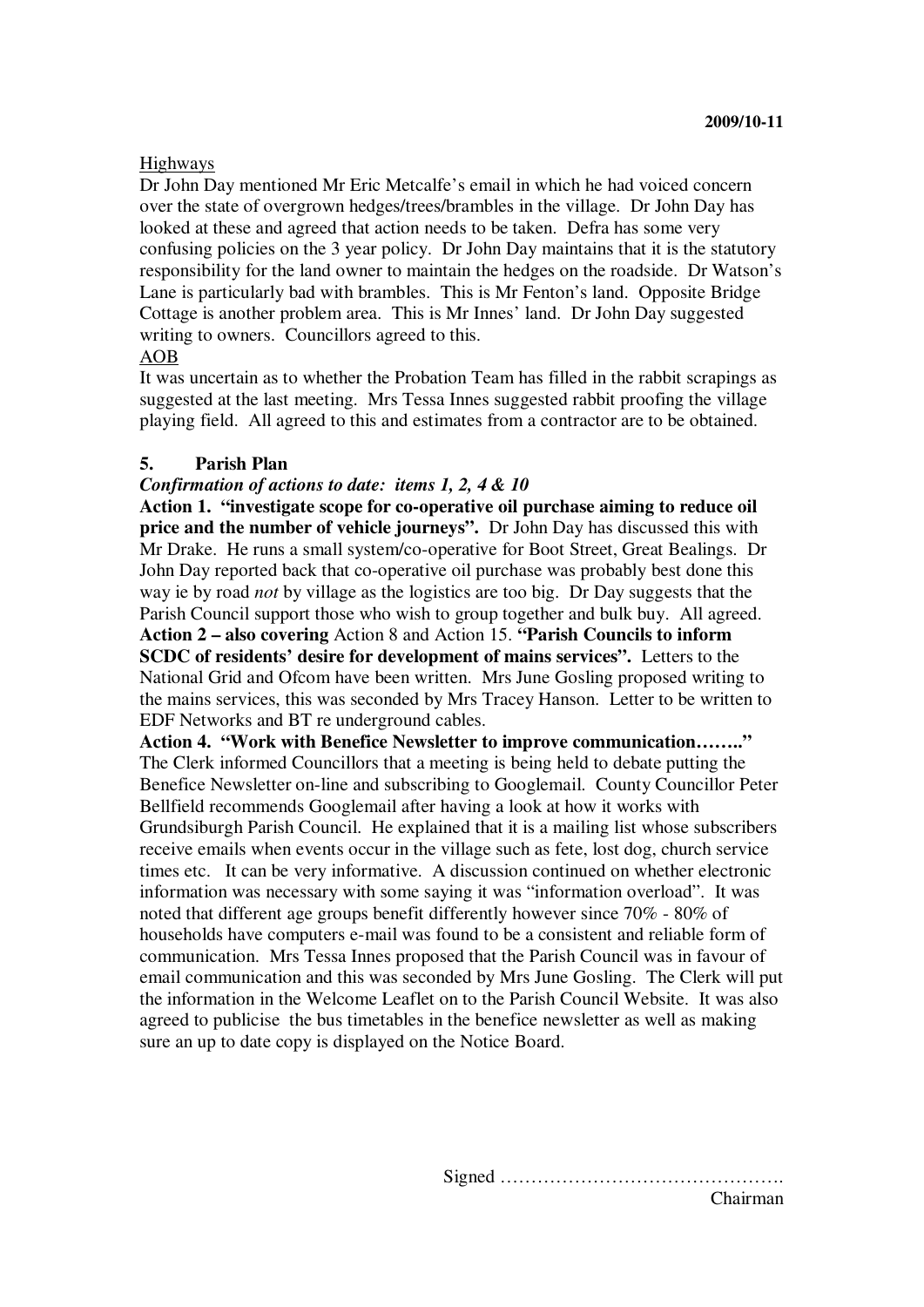#### **(County Councillor Peter Bellfield's Report)**

Mr Peter Bellfield reported on the Local Government Reorganisation. An appeal against the three District Councils action by the Boundary Committee will be heard on the  $6<sup>th</sup>$  or  $7<sup>th</sup>$  October. Mr Peter Bellfield apologised that he had to leave.

**Action 10. "Work with police, Neighbourhood Watch co-ordinators and local residents …. ".** The Chairman thanked PCSO Moss for attending and asked about Neighbourhood Watch. PCSO Moss first gave the Police Report:- There has been one crime since the last Parish Council meeting this was the theft of a garden sensor light. The police have also carried out speed checks along Butts Road and Playford Road. Five verbal cautions have been given and one fixed penalty. Regarding Neighbourhood Watch, PCSO Moss said it works well and helps with police relationships. Dr Day suggested that it was a bit difficult to get enthusiasm going when there is only one crime, however it can lower house insurance premiums so the clerk was asked to find out how to set it up and report back at the next meeting. On a separate issue Mrs June Gosling reported that there has been problems with tractors and trailers belting along the roads late at night with their lights going. She asked if PCSO Moss could keep an eye on this. He said he would. *Consider Actions:-* 

**Action 5. "Parish Councils to consider data from Parish Plan in development planning policy and keep under review the need for further housing surveys".**  At the moment Playford is classified as "other village" in the LDF. Mr Ted Herrington said that we do not have the criteria to go up a level. Dr Day suggested that we do need some affordable housing. Mr Charles Lofts said a little expansion would do no harm. The Chairman informed Councillors that the way the LDF was taking shape there would not be any development in Playford. Mr Ted Herrington said that they are desperately trying to come up with satellite areas that may be developed. Development is most unlikely. These "satellite areas" include Brook Lane as it is not in the village envelope and a little bit of "infilling" may be possible. The Chairman suggested that we just stick with the LDF proposal as it is at the moment and their proposal to develop Martlesham. This was agreed.

**Action 6. "Work with SCDC and PC's to progress retention of green fields between Kesgrave and Playford/Bealings.** It has been strongly expressed that the green field area is retained.

**Action 7. "Investigate recycling sites and liase with SCDC concerning wider provision".** The three bins per household are coming into effect in March. Glass bottles will still have to be recycled at the facilities outside the Village Hall.

> Signed ………………………………………. Chairman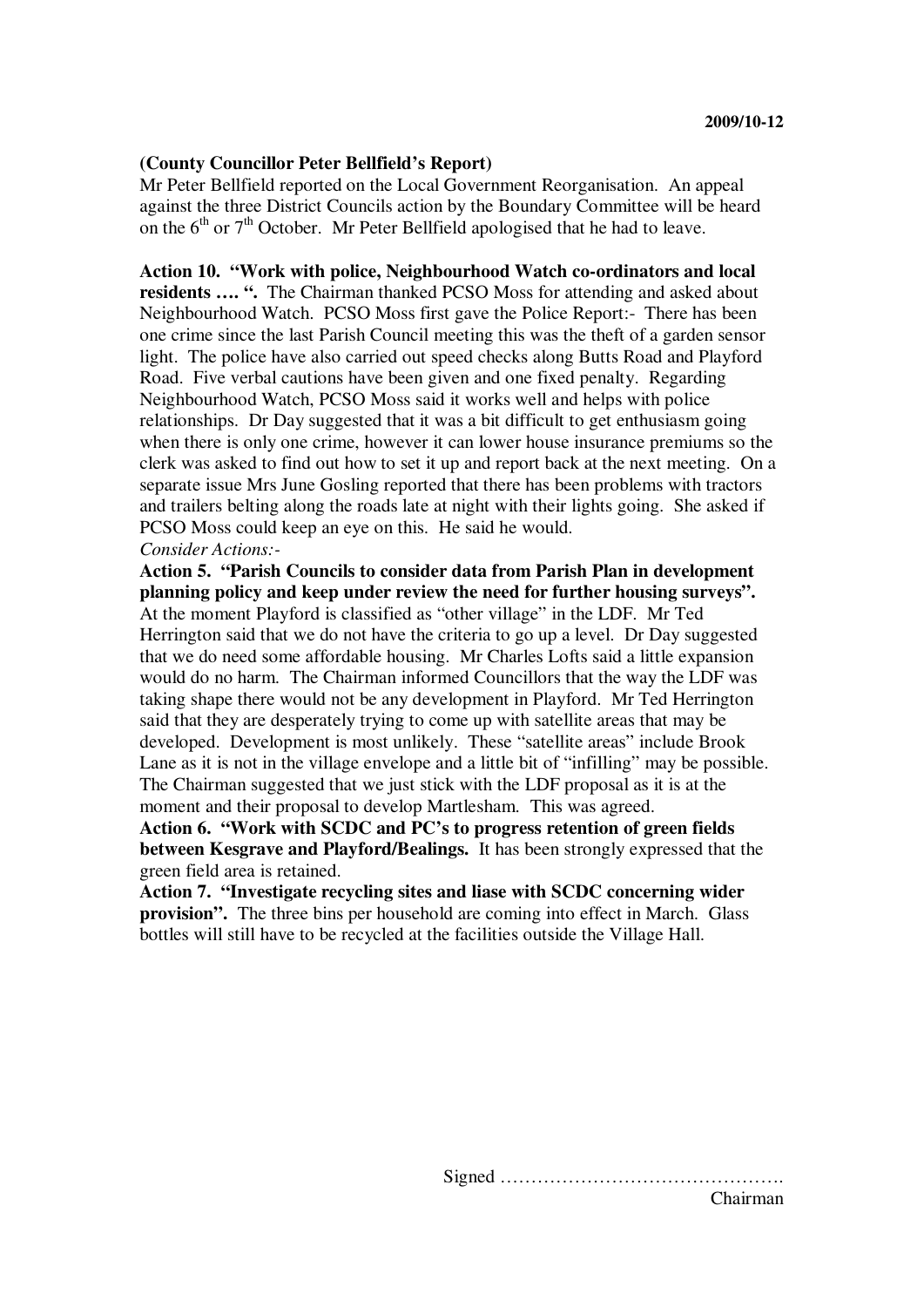## **6. Welcome Leaflet/Collector for Benefice Newsletter**

The Welcome Leaflet's have been collected from SCDC and will be given to Mrs Gina Corani and Mrs Diana Gardner to distribute around houses with the next edition of the Benefice Newsletter. Mr Ted Herrington noted that whilst there were 91 houses in Playford 150 Welcome Leaflets had been printed. It was agreed that the remaining copies should be placed in the Village Hall and in the church (with Revd Canon Pauline Stentiford's permission).

A successor to Brian Seward as Playford's "collector" has been found. Mrs Sally Herrington has volunteered to be Playford's "collector". She agreed to her email address and telephone number being given to Mr Geoff Bills who co-ordinates the collectors.

# **7. The Kicking Donkey Pub Sign**

Dr John Day reported that he has spoken to Dr David Lewis about having the pub sign made. Dr John Day informed Dr Lewis that the first port of call for financial assistance should be the Village Hall since the Parish Council gives a major contribution to them year on year. If this fails Dr John Day said then by all means come back to the Parish Council.

# **8. Hand rail for entrance to Playing Field.**

The cost SCDC has quoted for having the job done is £288.70. Dr John Day has found it hard to contact Damon Bloomfield for a further quote as he has not replied to his emails/telephone calls. Councillors suggested contacting Al Sandham who is a local contractor that lives in the village (and advertises in the Benefice Newletter – 07734 583759) or the blacksmith at Kirton who did the Boules Piste on the village playing field for estimates.

# **9. Highways**

Byway 19 - The clerk has spoken to Debbie Adams who has been out to look at the byway. It should be possible to put a traffic regulation order on the byway however it is a long drawn out procedure.

A letter has been received re footpath 1a and 2 Little Bealings and 8 Playford. This is confirming the route the path takes and is in the brown circulation envelope.

# **10. Planning Application**

# **C09/0838 Brook House, Brook Lane, Playford, Ipswich, IP6 9DY**

Erection of first floor side extension (resubmission)

Permission has been granted by SCDC

Dr John Day reported that he has had a complaint about this application from the neighbours. They said that they were unaware of the changes of the re-submission to Brook House.